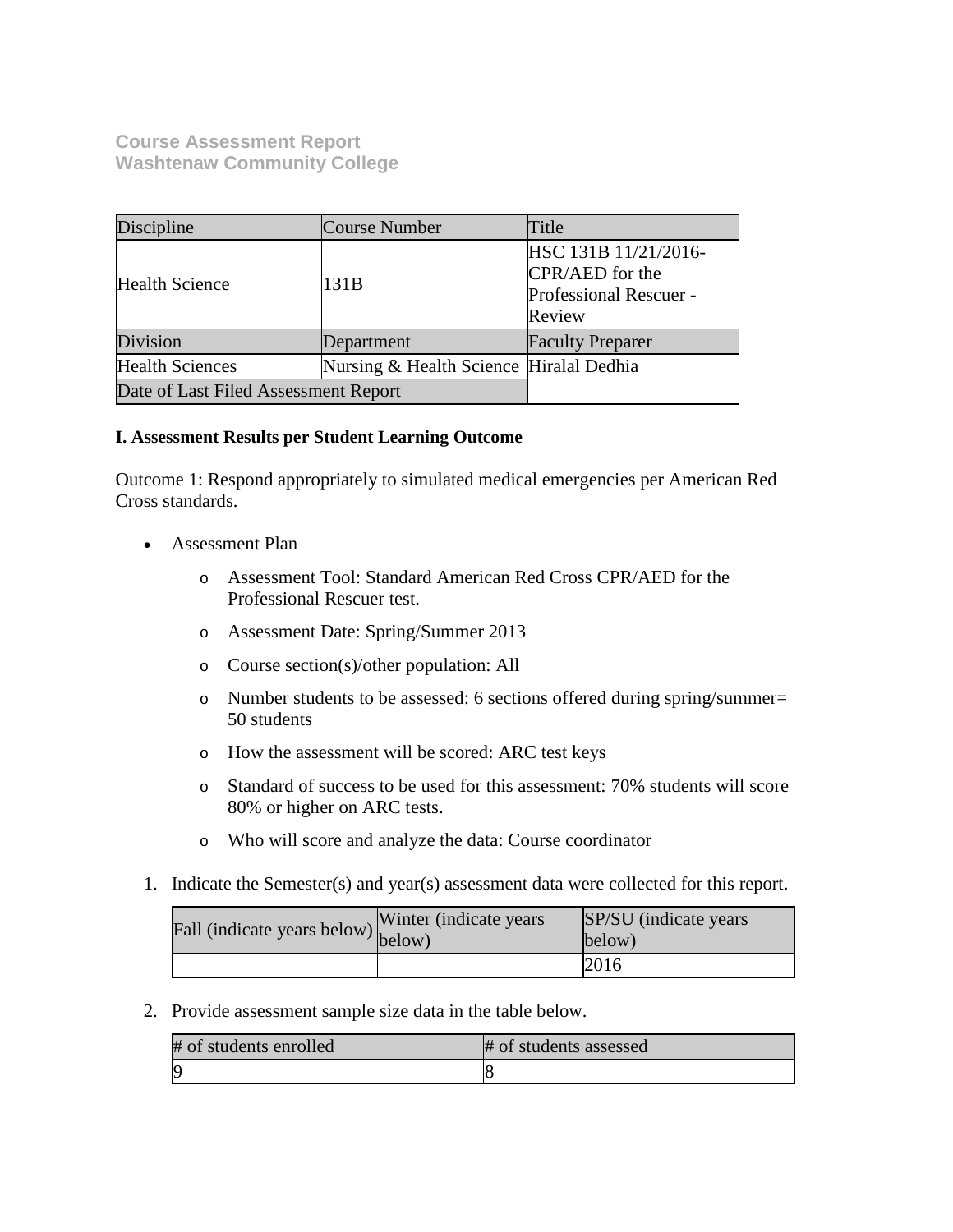3. If the number of students assessed differs from the number of students enrolled, please explain why all enrolled students were not assessed, e.g. absence, withdrawal, or did not complete activity.

All students who completed the course were assessed.

4. Describe how students from all populations (day students on campus, DL, MM, evening, extension center sites, etc.) were included in the assessment based on your selection criteria.

All students were assessed.

5. Describe the process used to assess this outcome. Include a brief description of this tool and how it was scored.

Skill Check list-Demonstrate proficiency of performing simulated CPR/AED skills.

6. Briefly describe assessment results based on data collected for this outcome and tool during the course assessment. Discuss the extent to which students achieved this learning outcome and indicate whether the standard of success was met for this outcome and tool.

Met Standard of Success: Yes

100% students successfully completed all skills on checklist.

7. Based on your interpretation of the assessment results, describe the areas of strength in student achievement of this learning outcome.

Students who complete the class are successful. The student who is not successful, either stops attending or is absent. This student is assigned a NP grade. Students who attend also follow skill instructions and practice the skills. They were successful at check off.

8. Based on your analysis of student performance, discuss the areas in which student achievement of this learning outcome could be improved. If student met standard of success, you may wish to identify your plans for continuous improvement.

This is a one-day class, therefore, we are limited in how we can intervene in these situations.

## **II. Course Summary and Action Plans Based on Assessment Results**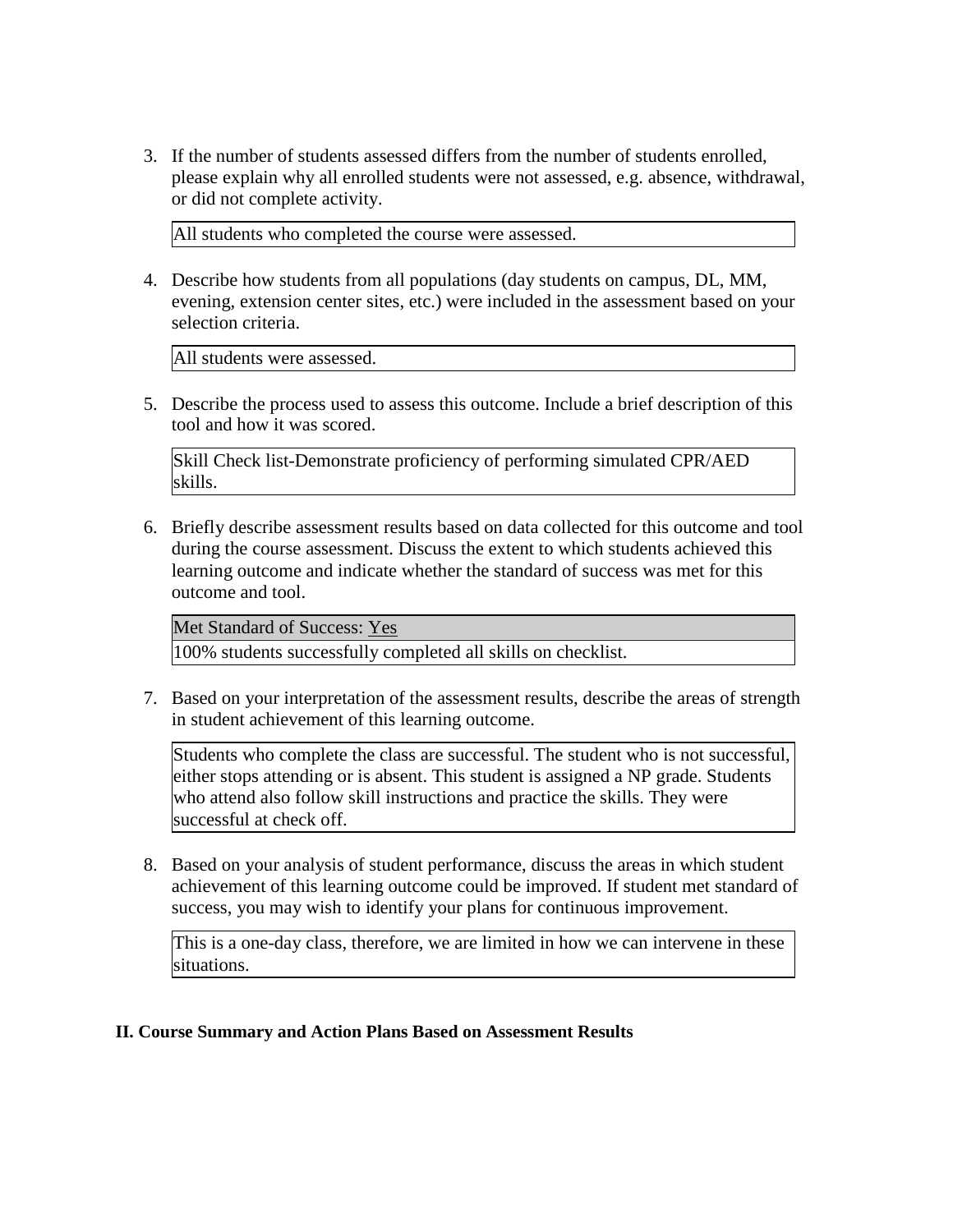1. Describe your overall impression of how this course is meeting the needs of students. Did the assessment process bring to light anything about student achievement of learning outcomes that surprised you?

This course provides the requisite knowledge and skills to respond to patients who are experiencing respiratory emergency, cardiac arrest, airway obstructions and breathing emergencies.

The course teach skills that students need to know to give immediate care until more advanced medical personnel arrive and take over. Students are very well prepared for this course.

2. Describe when and how this information, including the action plan, was or will be shared with Departmental Faculty.

Department meetings.

3.

Intended Change(s)

| <b>Intended Change</b> | Description of the<br><b>change</b> | Rationale | Implementation<br>Date |
|------------------------|-------------------------------------|-----------|------------------------|
| No changes intended.   |                                     |           |                        |

- 4. Is there anything that you would like to mention that was not already captured?
	- 5.

# **III. Attached Files**

# CPR Skill List

| <b>Faculty/Preparer:</b>                      | Hiralal Dedhia                    | <b>Date:</b> $11/22/2016$ |
|-----------------------------------------------|-----------------------------------|---------------------------|
| <b>Department Chair:</b>                      | Mary Burns-Coral Date: 11/23/2016 |                           |
| <b>Dean:</b>                                  | Valerie Greaves Date: 12/12/2016  |                           |
| <b>Assessment Committee Chair: Ruth Walsh</b> |                                   | <b>Date:</b> 01/29/2017   |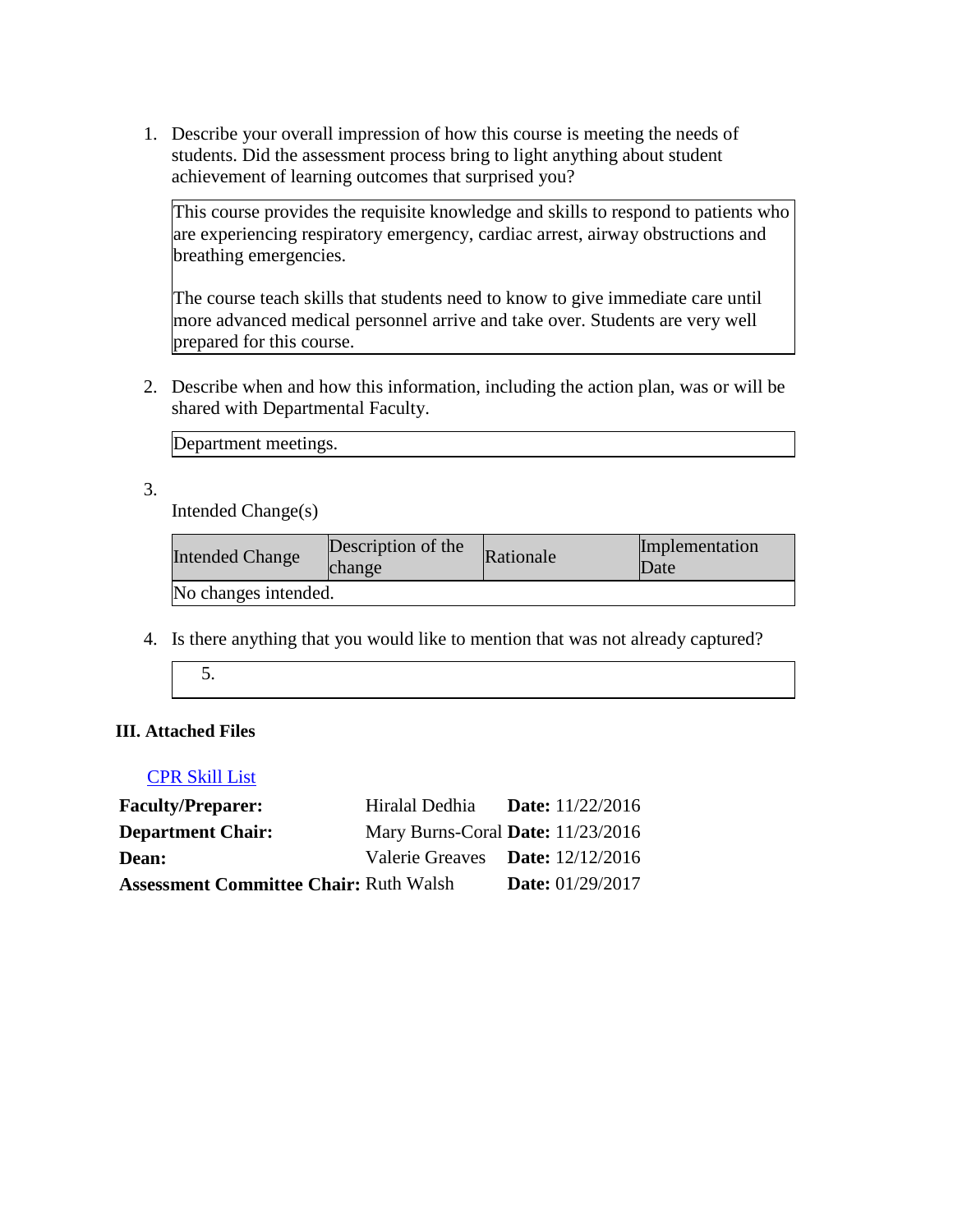**Course Assessment Report Washtenaw Community College**

| Discipline                                                       | Course Number | Title                                                                       |
|------------------------------------------------------------------|---------------|-----------------------------------------------------------------------------|
| <b>Health Science</b>                                            | 131B          | HSC 131B 03/15/2013-<br>CPR/AED for the<br>Professional Rescuer -<br>Review |
| Division                                                         | Department    | <b>Faculty Preparer</b>                                                     |
| Math, Science and Health Nursing & Health Science Hiralal Dedhia |               |                                                                             |
| Date of Last Filed Assessment Report                             |               |                                                                             |

# **I. Assessment Results per Student Learning Outcome**

Outcome 1: Respond appropriately to simulated medical emergencies per American Red Cross standards.

- Assessment Plan
	- o Assessment Tool: Standard American Red Cross CPR/AED for the Professional Rescuer test.
	- o Assessment Date: Spring/Summer 2013
	- o Course section(s)/other population: All
	- o Number students to be assessed: 6 sections offered during spring/summer= 50 students
	- o How the assessment will be scored: ARC test keys
	- o Standard of success to be used for this assessment: 70% students will score 80% or higher on ARC tests.
	- o Who will score and analyze the data: Course coordinator
- 1. Indicate the Semester(s) and year(s) assessment data were collected for this report.

| riall (indicate years below) below) | Winter (indicate years) | SP/SU (indicate years)<br>below) |
|-------------------------------------|-------------------------|----------------------------------|
|                                     |                         | 2012                             |

2. Provide assessment sample size data in the table below.

| # of students enrolled | # of students assessed |
|------------------------|------------------------|
| 4 <sup>3</sup>         |                        |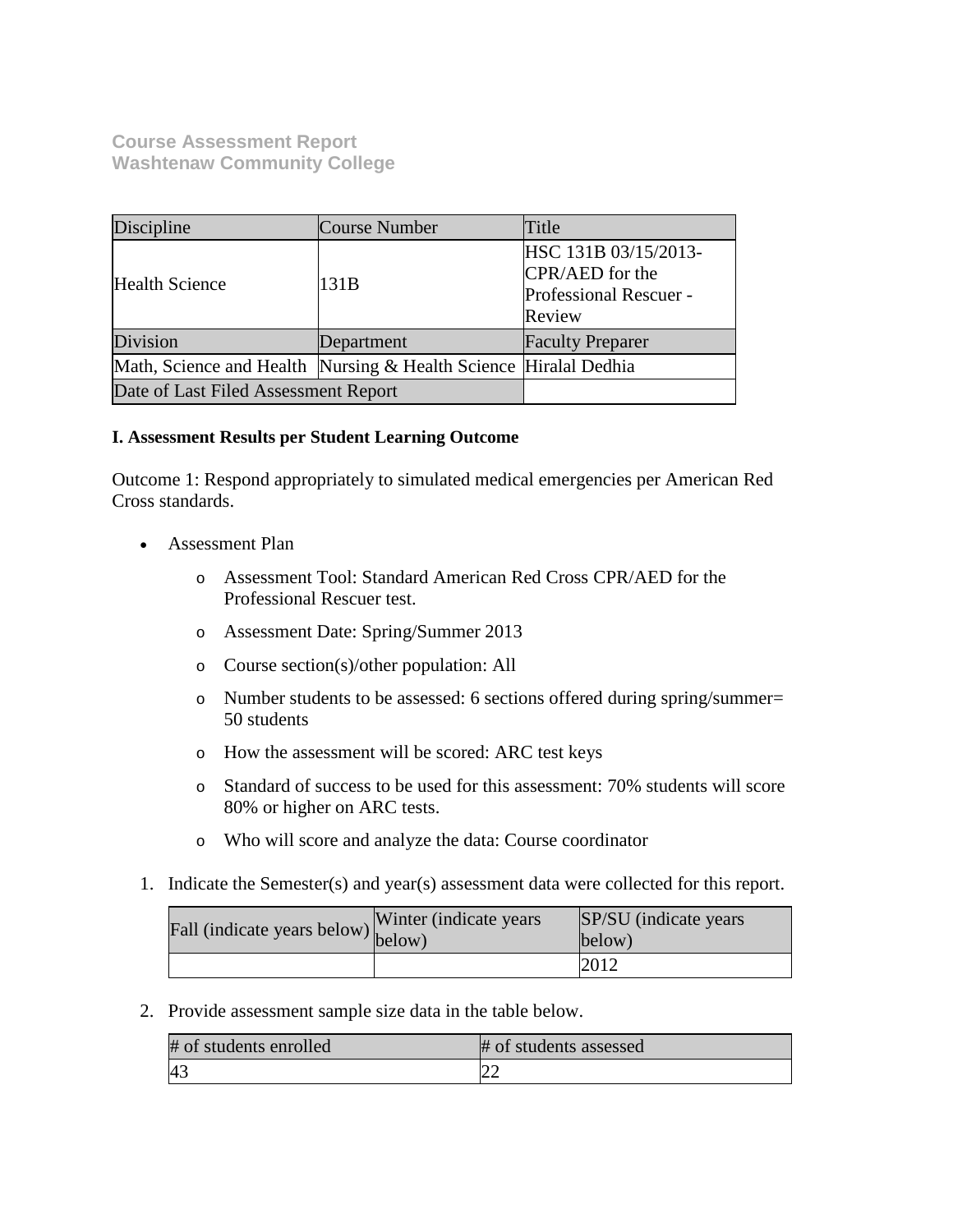3. If the number of students assessed differs from the number of students enrolled, please explain why all enrolled students were not assessed, e.g. absence, withdrawal, or did not complete activity.

Random sample of students

4. Describe how students from all populations (day students on campus, DL, MM, evening, extension center sites, etc.) were included in the assessment based on your selection criteria.

Face-to-face class students were selected. There were no MM students.

5. Describe the process used to assess this outcome. Include a brief description of this tool and how it was scored.

Students were given an American Red Cross examination.

6. Briefly describe assessment results based on data collected for this outcome and tool during the course assessment. Discuss the extent to which students achieved this learning outcome and indicate whether the standard of success was met for this outcome and tool.

## Met Standard of Success: Yes

Students have achieved this outcome. Check offs and departmental exam was used. 95% of students scored 80% or higher.

7. Based on your interpretation of the assessment results, describe the areas of strength in student achievement of this learning outcome.

Students have performed very well in identifying emergency situations and taking proper care such as CPR, using an AED, taking care of conscious choking victims.

8. Based on your analysis of student performance, discuss the areas in which student achievement of this learning outcome could be improved. If student met standard of success, you may wish to identify your plans for continuous improvement.

No other improvement is planned at this time.

# **II. Course Summary and Action Plans Based on Assessment Results**

1. Describe your overall impression of how this course is meeting the needs of students. Did the assessment process bring to light anything about student achievement of learning outcomes that surprised you?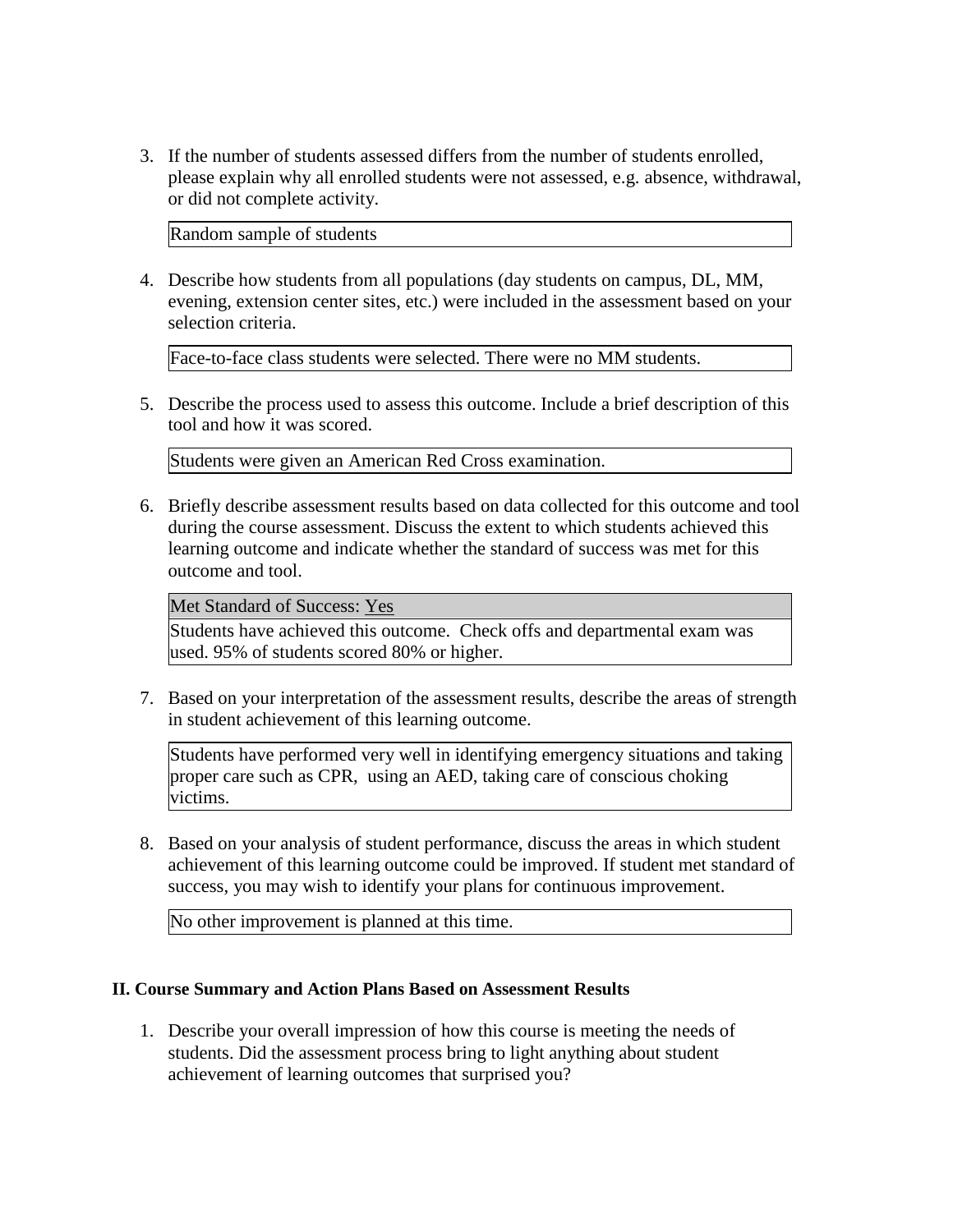This course meets the needs of students. Students have performed very well in identifying emergency situations and taking appropriate care such as CPR, using an AED, taking care of conscious chocking victims.

2. Describe when and how this information, including the action plan, was or will be shared with Departmental Faculty.

During departmental meeting

3.

Intended Change(s)

| <b>Intended Change</b> | Description of the<br>change | Rationale | Implementation<br>Date |
|------------------------|------------------------------|-----------|------------------------|
| No changes intended.   |                              |           |                        |

4. Is there anything that you would like to mention that was not already captured?

# **III. Attached Files**

# HSC 131 B report HSC 131 B reports

| <b>Faculty/Preparer:</b> Hiralal Dedhia           | <b>Date:</b> $6/12/13$ |
|---------------------------------------------------|------------------------|
| <b>Department Chair:</b> Vickie Salter            | <b>Date:</b> $6/13/13$ |
| <b>Dean:</b> Martha Showalter                     | <b>Date:</b> $6/13/13$ |
| <b>Assessment Committee Chair: Michelle Garey</b> | <b>Date:</b> $7/16/13$ |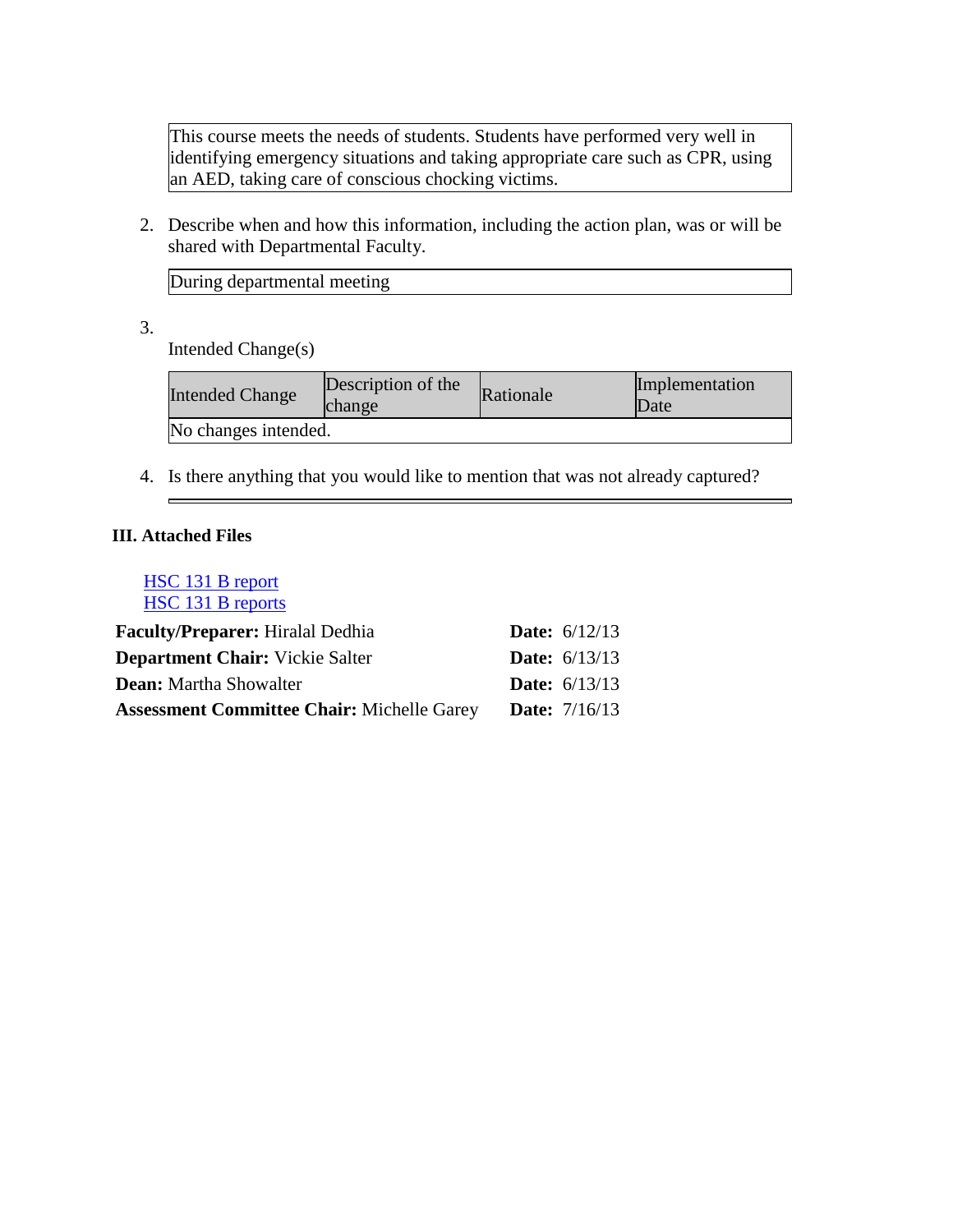### **COURSE ASSESSMENT REPORT**

#### **I. Background Information**

1. Course assessed:

 $\langle$ 

Course Discipline Code and Number: HSC 131B Course Title: CPR/AED/FPR- Review Division/Department Codes: HAT / NHSD

2. Semester assessment was conducted (check one):

|                    | $\boxtimes$ Fall 2009 |
|--------------------|-----------------------|
| ▔▔▎ <sub>***</sub> |                       |

- | Winter  $\Box$  Spring/Summer
	-
- 3. Assessment tool(s) used: check all that apply.
	- $\Box$  Portfolio
	- $\boxtimes$  Standardized test developed by American Red Cross (ARC)
	- $\Box$  Other external certification/licensure exam (specify):
	- Survey
	- $\Box$  Prompt
	- Departmental exam
	- $\Box$  Capstone experience (specify):

 $\boxtimes$  Other (specify): Demonstration of skills (per Skill Sheets developed by ARC)

4. Have these tools been used before?

If yes, have the tools been altered since its last administration? If so, briefly describe changes made. This is the first formal course assessment process.

- 5. Indicate the number of students assessed/total number of students enrolled in the course. All students for all sections in Spring/Summer 2009 (this course is only offered during Sp/Sum semesters): Total number of students assessed =  $79/79$  = total enrolled
- 6. Describe how students were selected for the assessment. All students enrolled in HSC 131B in Sp/Sum 2009 semester

### **II. Results**

1. Briefly describe the changes that were implemented in the course as a result of the previous assessment.

 $N/A$  – this is the first formal course assessment.

- 2. List each outcome that was assessed for this report exactly as it is stated on the course master syllabus. Respond appropriately to simulated medical emergencies per American Red Cross standards.
- Briefly describe assessment results based on data collected during the course assessment, demonstrating the  $3.$ extent to which students are achieving each of the learning outcomes listed above. Please attach a summary of the data collected.

For the one (1) semester assessed, the number and percentage of students passing skills check-outs and ARC test with 80% or higher was 71 or 90%.

- 4. For each outcome assessed, indicate the standard of success used, and the percentage of students who achieved that level of success. Please attach the rubric/scoring guide used for the assessment. Benchmark of 75% of students passing the skills check-outs and ARC test with 80% or higher was met in the Sp/Sum 2009 semester.
- 5. Describe the areas of strength and weakness in students' achievement of the learning outcomes shown in assessment results.

Assessment methods are effective in measuring course outcomes; these are external Strengths: standards/skill sheets and exams developed and approved through the American Red Cross.

Weaknesses: None noted Approved by the Assessment Committee 11//08